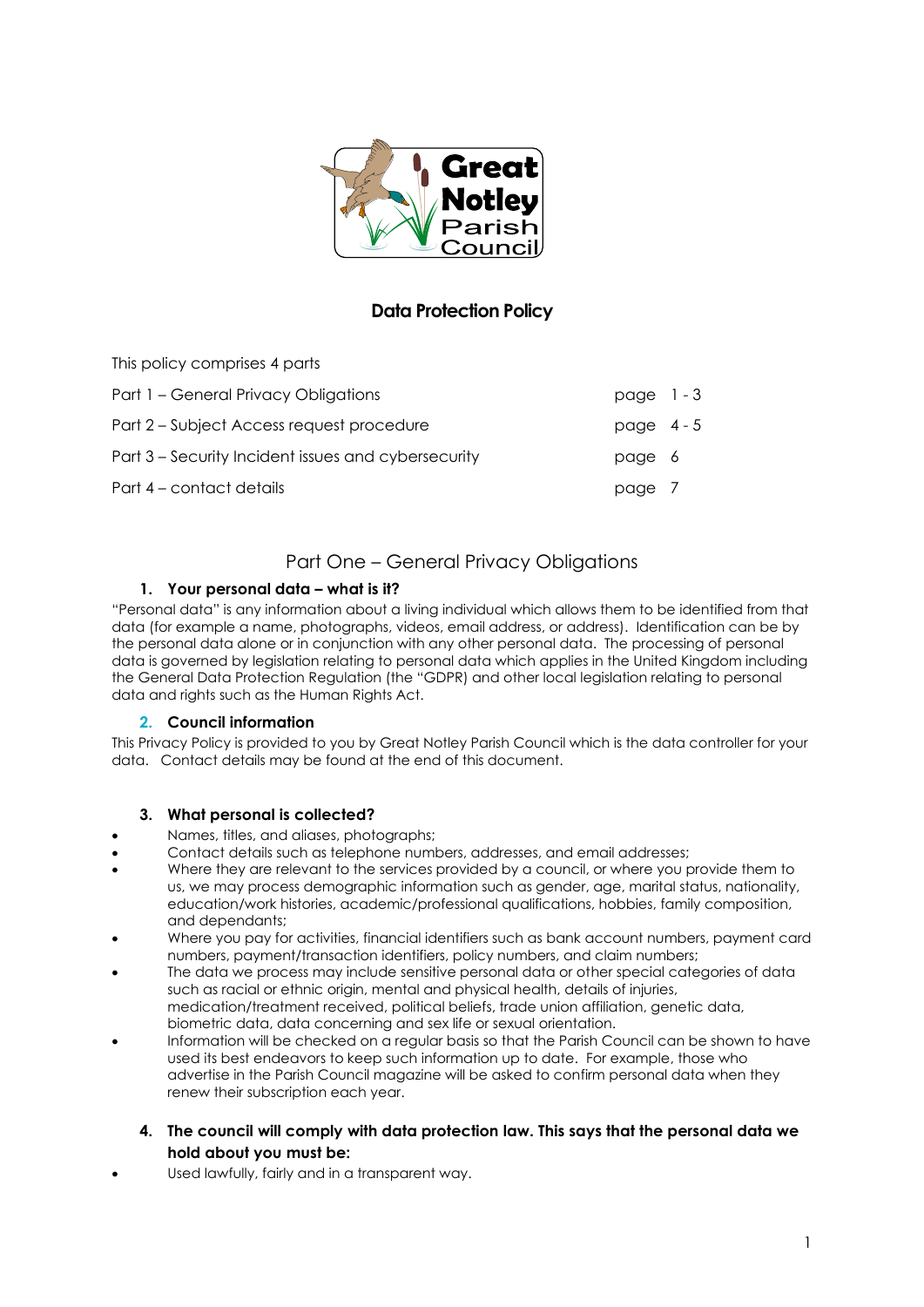- Collected only for valid purposes that we have clearly explained to you and not used in any way that is incompatible with those purposes.
- Relevant to the purposes we have told you about and limited only to those purposes.
- Accurate and kept up to date.
- Kept only as long as necessary for the purposes we have told you about.
- Kept and destroyed securely including ensuring that appropriate technical and security measures are in place to protect your personal data to protect personal data from loss, misuse, unauthorised access and disclosure.

#### **5. We use your personal data for some or all of the following purposes:**

- To deliver public services including to understand your needs to provide the services that you request and to understand what we can do for you and inform you of other relevant services;
- To confirm your identity to provide some services;
- To contact you by post, email, telephone or using social media (e.g., Facebook);
- To help us to build up a picture of how we are performing;
- To prevent and detect fraud and corruption in the use of public funds and where necessary for the law enforcement functions;
- To enable us to meet all legal and statutory obligations and powers including any delegated functions;
- To carry out comprehensive safeguarding procedures (including due diligence and complaints handling) in accordance with best safeguarding practice from time to time with the aim of ensuring that all children and adults-at-risk are provided with safe environments and generally as necessary to protect individuals from harm or injury;
- To promote the interests of the council:
- To maintain our own accounts and records;
- To seek your views, opinions or comments;
- To notify you of changes to our facilities, services, events and staff, councillors and role holders;
- To send you communications which you have requested and that may be of interest to you. These may include information about campaigns, appeals, other new projects or initiatives;
- To process relevant financial transactions including grants and payments for goods and services supplied to the council
- To allow the statistical analysis of data so we can plan the provision of services.

Our processing may also include the use of CCTV systems for the prevention and prosecution of crime.

#### **6. What is the legal basis for processing your personal data?**

The council is a public authority and has certain powers and duties. Most of your personal data is processed for compliance with a legal obligation which includes the discharge of the council's statutory functions and powers. Sometime when exercising these powers or duties it is necessary to process personal data of residents or people using the council's services. We will always take into account your interests and rights. This Privacy Policy sets out your rights and the council's obligations to you in detail.

We may also process personal data if it is necessary for the performance of a contract with you, or to take steps to enter into a contract. An example of this would be processing your data in connection with the use of sports facilities, or the acceptance of an allotment garden tenancy.

Sometimes the use of your personal data requires your consent. We will first obtain your consent to that use.

#### **7. Sharing your Personal data**

The council will implement appropriate security measures to protect your personal data. This section of the Privacy Policy provides information about the third parties with whom the council will share your personal data. These third parties also have an obligation to put in place appropriate security measures and will be responsible to you directly for the manner in which they process and protect your personal data. It is likely that we will need to share your data with some or all of the following (but only where necessary):

- Our agents, suppliers and contractors. For example, we may ask a commercial provider to publish or distribute newsletters on our behalf, or to maintain our database software;
- On occasion, other local authorities or not for profit bodies with which we are carrying out joint ventures e.g. in relation to facilities or events for the community.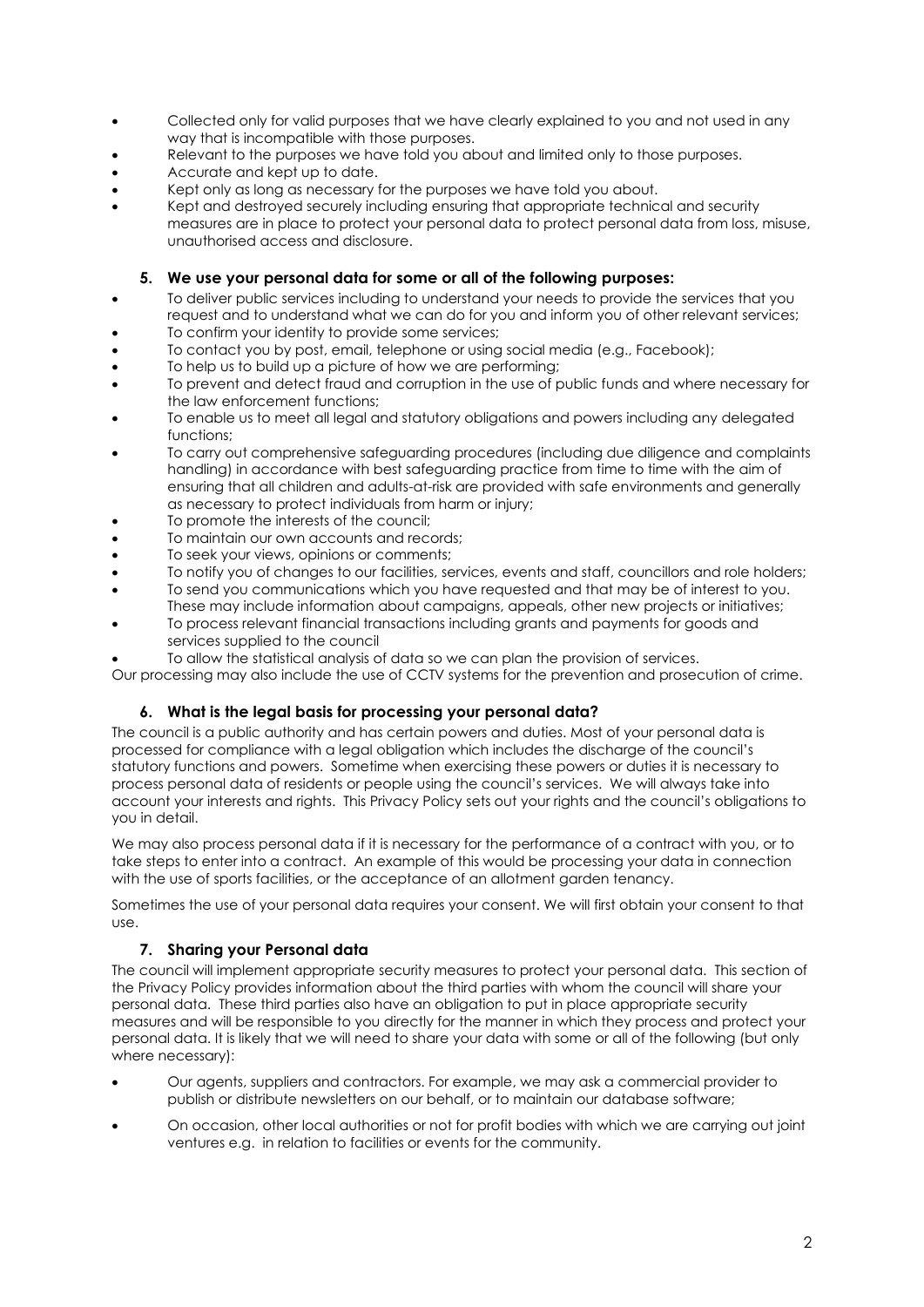#### **8. How long do we keep your personal data?**

The Parish Council will retain records in accordance with its Document Management Policy which may be viewed on the Parish Council website or requested from the clerk. In general, we will endeavour to keep data only for as long as we need it. This means that we will delete it when it is no longer needed.

#### **9. Your rights and your personal data**

You have the following rights with respect to your personal data:

When exercising any of the rights listed below, in order to process your request, we may need to verify your identity for your security. In such cases we will need you to respond with proof of your identity before you can exercise these rights.

- *(i) The right to access personal data we hold on you*
- *(ii) The right to correct and update the personal data we hold on you*
- *(iii) The right to have your personal data erased*
- *(iv) The right to object to processing of your personal data or to restrict it to certain purposes only*
- *(v) The right to data portability*
- *(vi) The right to withdraw your consent to the processing at any time for any processing of data to which consent was obtained*
- *(vii) The right to lodge a complaint with the Information Commissioner's Office.*

You can contact the Information Commissioners Office on 0303 123 1113 or via email https://ico.org.uk/global/contact-us/email/ or at the Information Commissioner's Office, Wycliffe House, Water Lane, Wilmslow, Cheshire SK9 5AF.

#### **10. Transfer of Data Abroad**

Any personal data transferred to countries or territories outside the European Economic Area ("EEA") will only be placed on systems complying with measures giving equivalent protection of personal rights either through international agreements or contracts approved by the European Union. Our website may be accessible from overseas so on occasion some personal data (for example in a newsletter) may be accessed from overseas.

#### **11. Further processing**

If we wish to use your personal data for a new purpose, not covered by this Privacy Policy, then we will provide you with a Privacy Notice explaining this new use prior to commencing the processing and setting out the relevant purposes and processing conditions. Where and whenever necessary, we will seek your prior consent to the new processing.

#### **12. Changes to this policy**

We keep this Privacy Policy under regular review and we will place any updates on the Parish Council's website.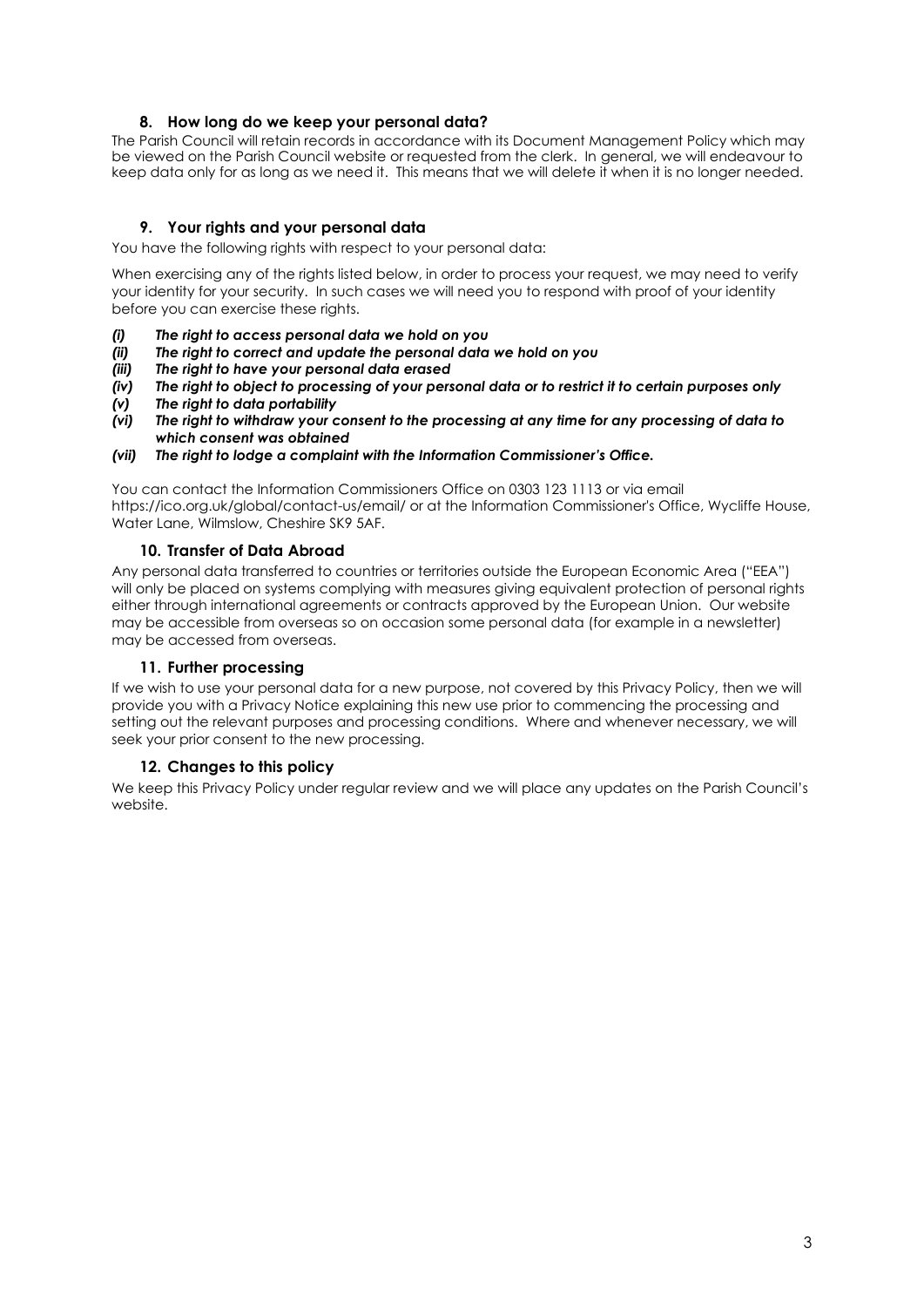## **Part Two Subject Access Request Procedure**

If you wish to submit a subject access request to Great Notley Parish Council you must follow the following procedure –

- 1. You must submit your request in writing (which includes via email.)
- 2. Your request must be sufficiently well defined and relate to your own personal data to enable the Parish Council to respond
- 3. To enable the Parish Council to be satisfied in relation to your identity you must provide one of the following forms of identification –
	- Current UK/EEA Passport
	- UK Photocard Driving Licence (Full or Provisional)
	- EEA National Identity Card
	- Full UK Paper Driving Licence
	- HMRC Tax Credit Document
	- Local Authority Benefit Document
	- HMRC Tax Notification Document
	- Disabled Driver's Pass
	- Utility bill for supply of gas, electric, water or telephone landline
	- Most recent council Tax Bill/Demand or Statement
	- Building Society Passbook which shows a transaction in the last 3 months and your address

In response the Parish Council will respond in the following manner

- 1. The subject access request will immediately be notified to the Clerk and the Parish Council Chairman and to the Data Protection Officer in the case where the Parish Council has appointed a Data Protection Officer.
- 2. The Parish Council must identify whether a valid request has been made under the Data Protection legislation
- 3. A member of staff, and as appropriate, councillor, must make a full exhaustive search of the records and databases to which they have access.
- 4. All the personal data that has been requested must be provided unless an exemption can be applied.
- 5. The Parish Council must respond within one calendar month after accepting the request as valid.
- 6. The Subject Access Requests must be undertaken free of charge to the requestor unless the legislation permits reasonable fees to be charged.
- 7. If need be information may be redacted so as not to identify other individuals. Also an explanation of information may be supplied.
- 8. All response letters will include the following information
	- a. the purposes of the processing;
	- b. the categories of personal data concerned;
	- c. the recipients or categories of recipients to whom personal data has been or will be disclosed, in particular in third countries or international organisations, including any appropriate safeguards for transfer of data, such as Binding Corporate Rules or EU model clauses;
	- d. where possible, the envisaged period for which personal data will be stored, or, if not possible, the criteria used to determine that period;
	- e. the existence of the right to request rectification or erasure of personal data or restriction of processing of personal data concerning the data subject or to object to such processing;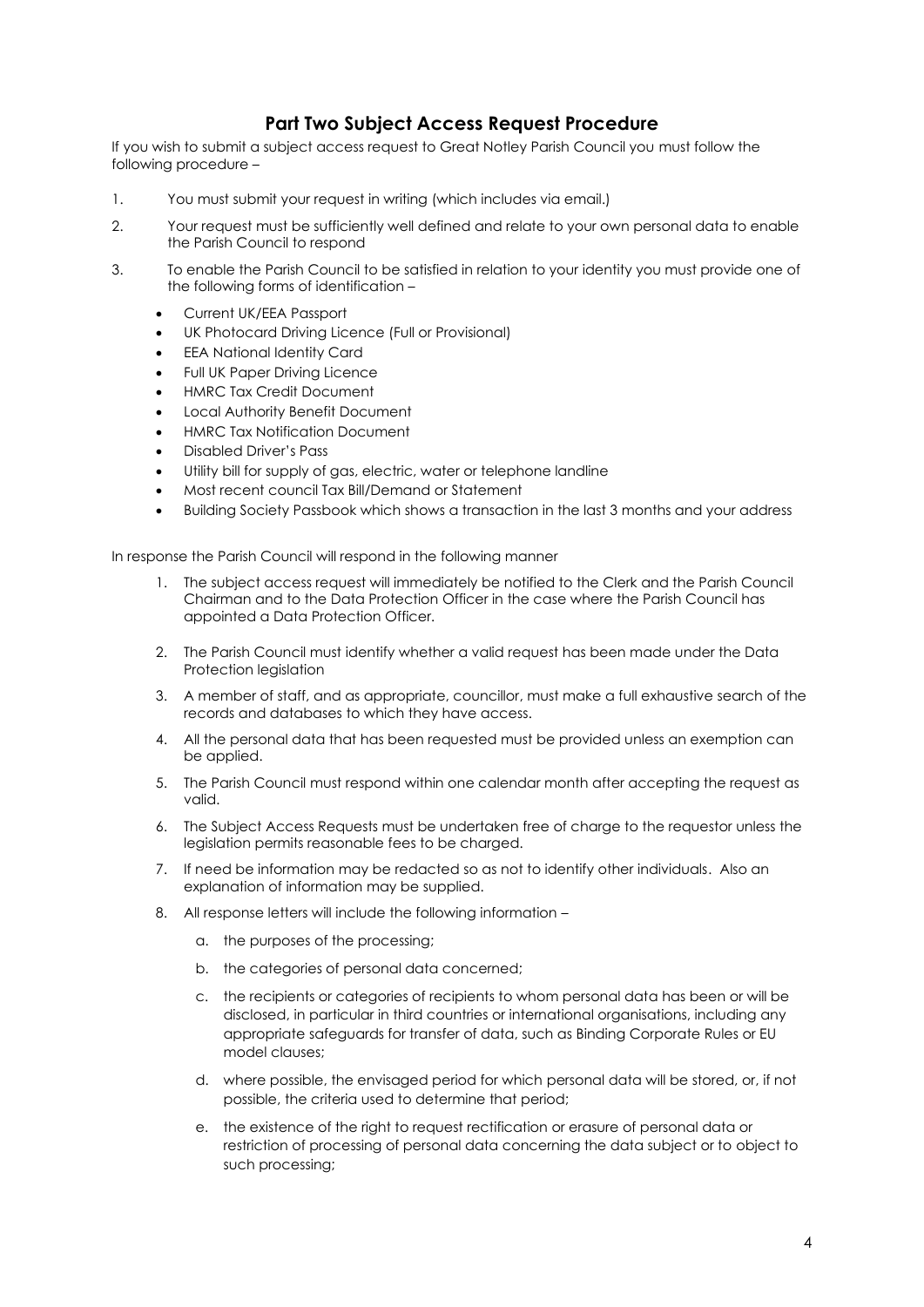- f. the right to lodge a complaint with the Information Commissioners Office ("ICO");
- g. if the data has not been collected from the data subject: the source of such data;

the existence of any automated decision-making, including profiling and any meaningful information about the logic involved, as well as the significance and the envisaged consequences of such processing for the data subject.

- 9. Where a requestor is not satisfied with a response the Parish Council will deal with this as a complaint and when responding to a complaint, we must advise the requestor that they may complain to the Information Commissioners Office ("ICO") if they remain unhappy with the outcome.
- 10. It will be confirmed that copyright in the personal data provided belongs to the council or to another party. Copyright material must not be copied, distributed, modified, reproduced, transmitted, published, or otherwisemade available in whole or in part without the prior written consent of the copyrightholder.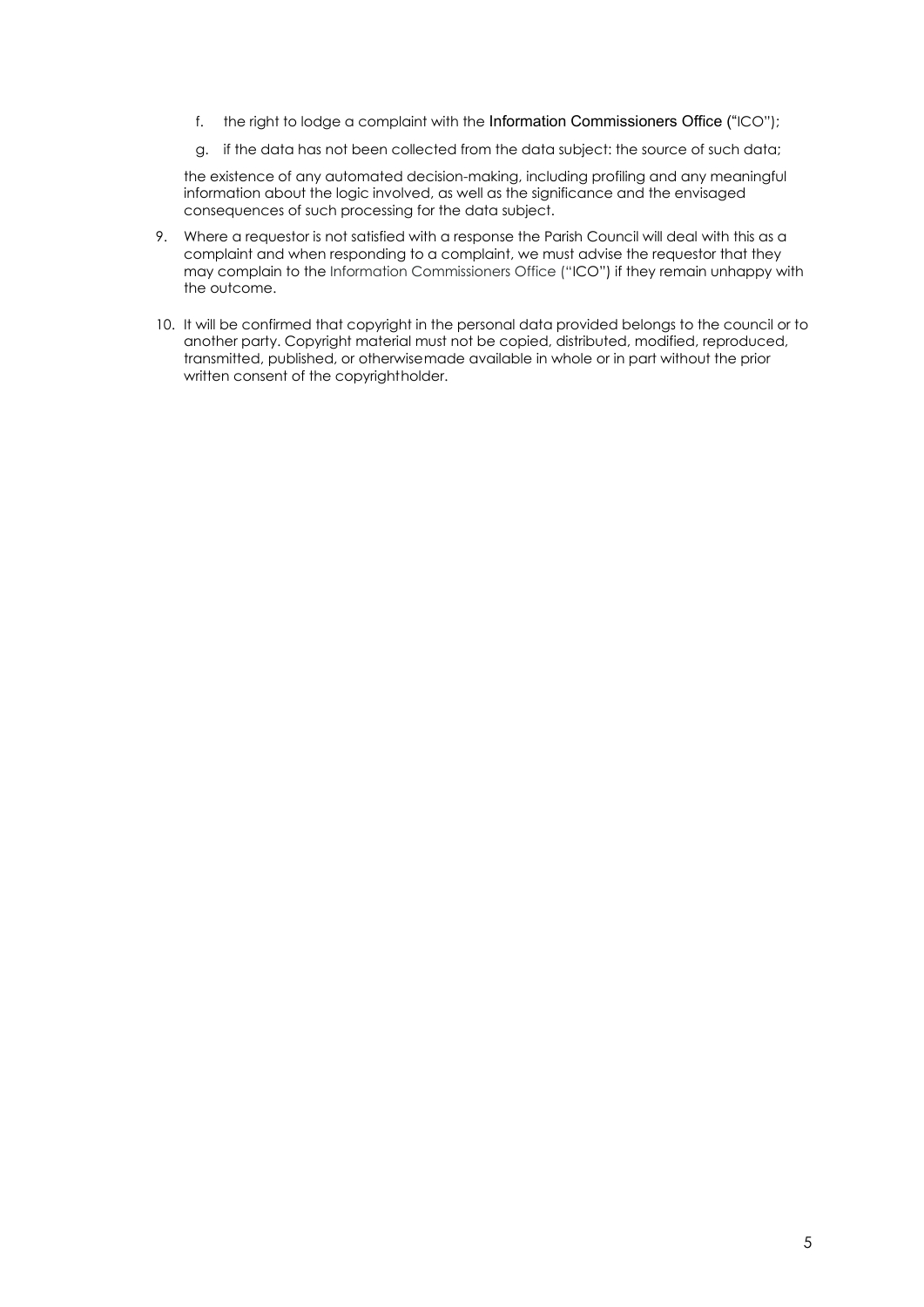## Part 3 – Security Incident Issues and Cybersecurity

A personal data breach means a breach of security leading to the accidental or unlawful destruction, loss, alteration, unauthorised disclosure of, or access to, personal data. This includes breaches that are the result of both accidental and deliberate causes. It also means that a breach is more than just about losing personal data and can include

- access by an unauthorised third party;
- deliberate or accidental action (or inaction) by a controller or processor;
- sending personal data to an incorrect recipient;
- computing devices containing personal data being lost or stolen;
- alteration of personal data without permission; and
- loss of availability of personal data.

In order to prevent such a situation arising the Parish Council has in place a Document Management Policy and in addition an Information security Policy to ensure that there is adequate security measures for both hard copy documents and also information stored digitally.

In the event of a personal data breach occurring the Parish Council will adhere to the following procedure –

- 1. In view of the swift reporting requirements the breach will be reported to the Clerk and the Parish Council Chairman forthwith. In the absence of the Parish Council Chairman it will be reported to the Vice Chairman. If the Parish Council has appointed a data protection officer it will also be reported to that person.
- 2. An assessment will be carried out immediately by the Parish Council Chairman (or in his absence the Vice Chairman) and one other Councillor as to the impact of the data breach. The Clerk shall provide such information and assistance as they may require to reach a decision. The assessment will need to establish the likelihood and severity of the resulting risk to people's rights and freedoms. If it's likely that there will be a risk then the incident must be notified to the Information Commissioner's Office.
- 3. Reportable incidents will be reported to the Information Commissioner's Officer within 72 hours of the breach occurring. Even if full details of the breach are not available the breach will be reported in that timescale and the result of subsequent investigations will be advised as soon as the information is known.
- 4. Any individuals effected by the breach which is reportable to the Information Commissioner's Officer will be notified without undue delay. They will be specifically advised of the following information –
	- the name and contact details of your data protection officer or other contact point where more information can be obtained;
	- a description of the likely consequences of the personal data breach; and
	- a description of the measures taken, or proposed to be taken, to deal with the personal data breach and including, where appropriate, of the measures taken to mitigate any possible adverse effects.
- 5. In the event that it is deemed that a breach does not need to be reported to the Information Commissioner's Office, then this will be recorded in writing together with a justification of that decision.
- 6. The breach and the outcome of whether to report it to the Information Commissioner's Officer will be reported at the next Parish Council meeting.